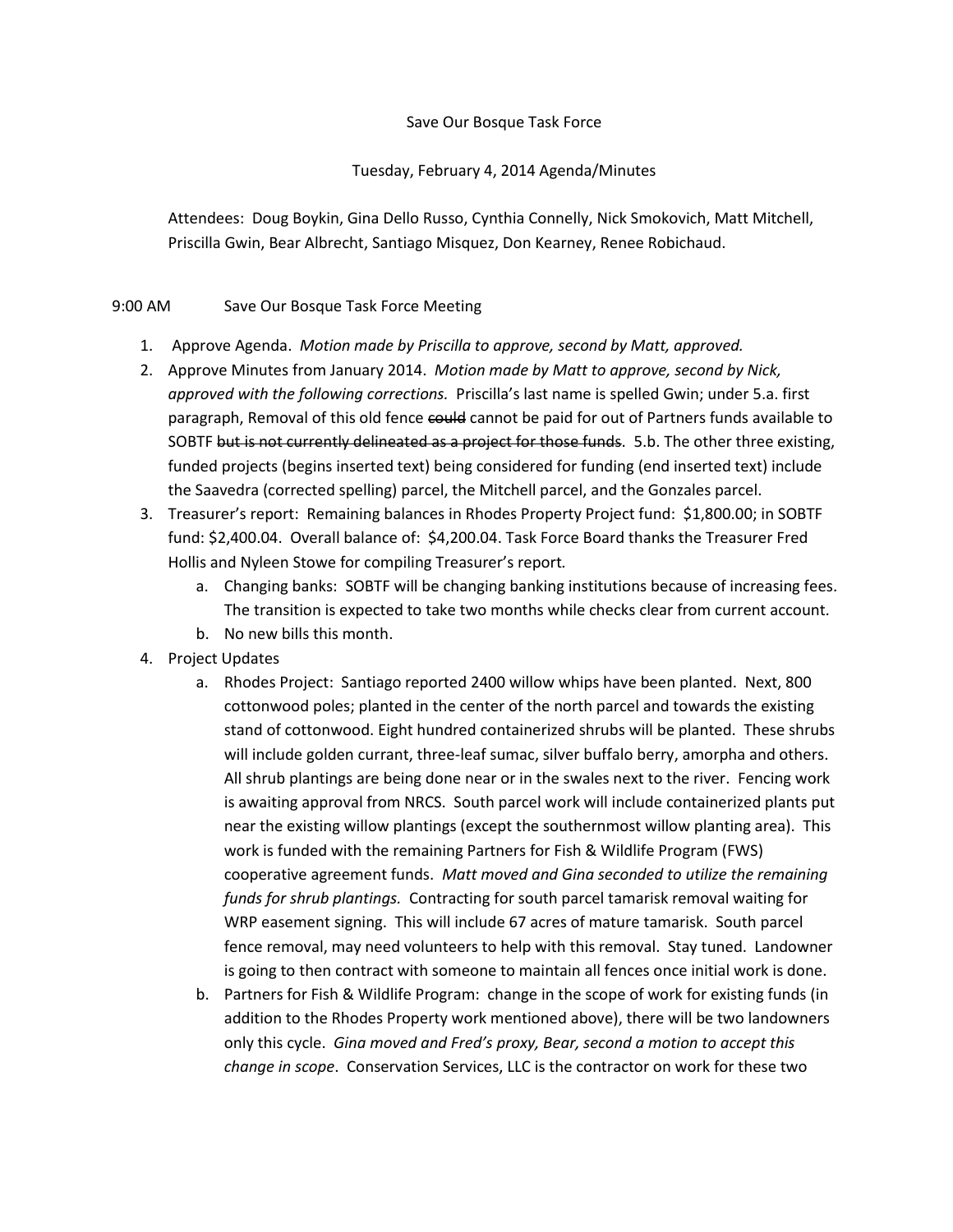property owners; work should begin in February. It is hoped that additional funds will be available through an amendment of the cooperative agreement in 2014.

- c. Riverine Parks/SNA: The "ribbon" Wildland/Urban Interface or WUI project to clear salt cedar and Russian olive from the strip of land between the Low Flow Conveyance Channel and the Riverside Drain is close to getting started. Endangered species clearance has been granted, the Bureau of Reclamation Socorro Field Office is going to help with mulching and Socorro County is helping with chipping. NMT community garden would still like some of the chips, Fred will work with them. Bosque del Apache NWR has old round posts that could be useful for fence repair in the park. State Forestry said they could be stockpiled at their office. Gina will ask Kevin Cobble, refuge manager about delivery or pick up. If the public is picking up wood chips, the only requirement is to have a permit (free) from State Forestry in the vehicle when picking them up. This is the same for the firewood available.
- d. Healthy Kids Socorro: Cynthia said the grant to help connect biking trails, roads, and bridges is on hold until after the Corps of Engineers Levee Project in the area of the nature trail is completed. She also mentioned that the City is interested in working with MRGCD on using ditches within the city itself to connect trails through town. **Announcement: Healthy Kids Socorro and Socorro County Stakeholders are hosting a potluck on Thursday, February 27th from 5:30 to 7:00 pm at Cottonwood Valley Charter School to come together and talk about walking and biking trails, the Farm to School program, school gardens, community gardens, and other opportunities to promote wellness. Please call Cynthia at (575) 518-8043 to RSVP. Space limited.**
- *5.* Other Agenda Items: 1) Should we do a Bosque Benefit Brunch this spring? Discussion around this included the idea of combining this event with other community events to gain interest and participation. Gina will talk with Deb Caldwell of the Chamber of Commerce about this and ask her to come to our next meeting to discuss with us. Other ideas were presented and will be considered over the next few months including ecotourism events to raise money, contacting the local radio station for possible assistance, working with organizations like American Rivers on combined events. 2) April  $4^{th}$  was tentatively chosen as the next Bosque Clean Up Day, meeting at Otero Street and working priority areas, with lunch at Escondida Lake to follow. 3) State Forestry is still taking applications for native plants. Delivery for our area will be April 11<sup>th</sup> this year. 4) The Corps of Engineers Levee Project program manager will be invited to talk with the Task Force during our March 4<sup>th</sup> meeting about this project. *Gina has invited him and he said he or one of his staff would be there.*
- 6. Individual Reports: Don Kearney said he would come to our meetings more often as a community member, Bear said he had an eagle sighting at his house, Doug mentioned the website, and the need to update projects in the accordion format. Doug will contact Susan and see how much this might cost us. ALL of us should work on updates and get them to Doug. *Doug did contact Susan and the price should be reasonable if we have information ready to go, pictures formatted to her specifications.* We will discuss at next meeting. Matt reported that he saw javalina near his property and hunters as well. There is a season for javalina in our area through a draw. Santiago reported that he is working with landowners at the north end of